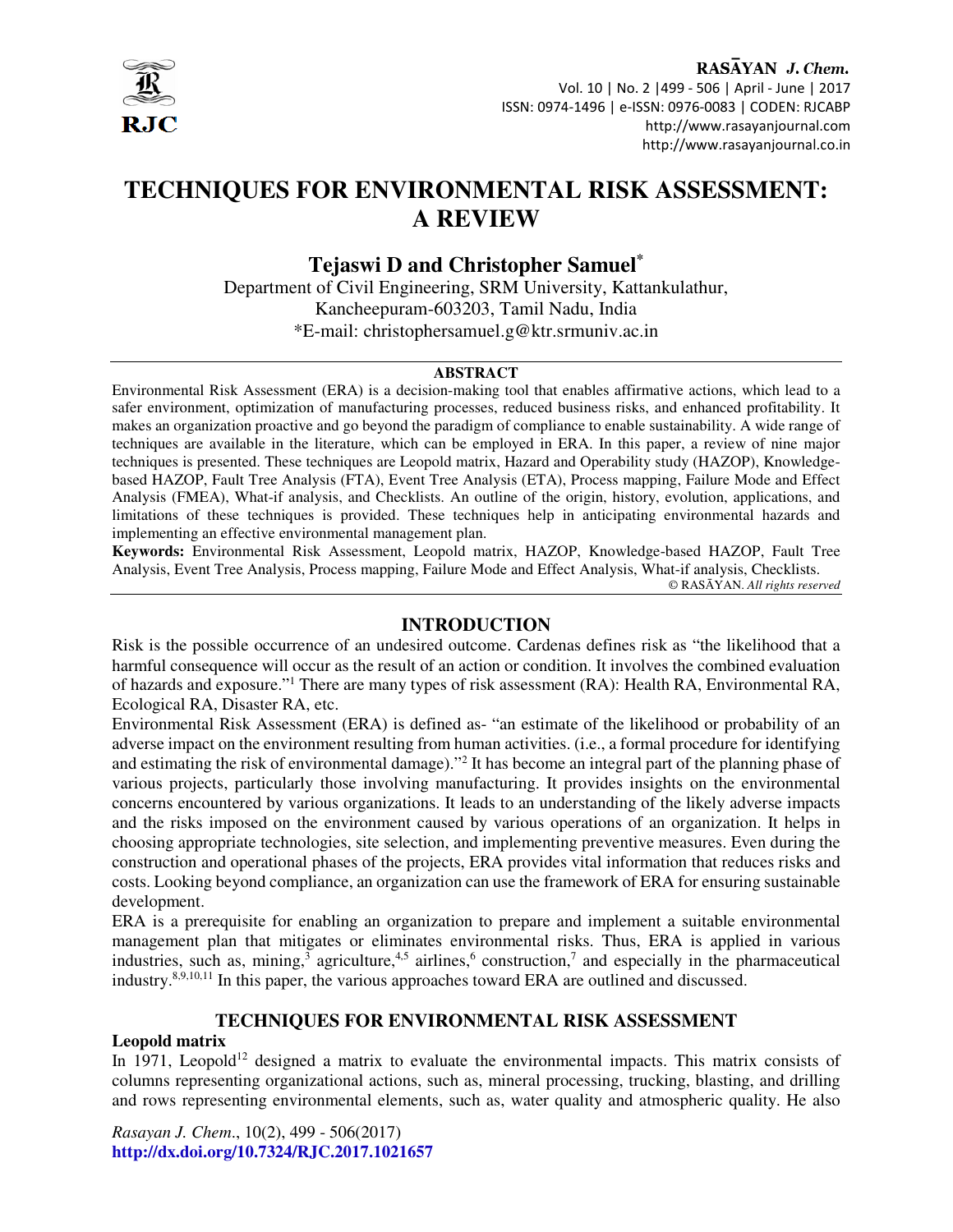provided scope for scoring the magnitude and importance of the identified impacts on a scale of 1 to 10. Josimovic *et al.*<sup>13</sup> used this technique for carrying out environmental impact assessment for wind farms in Serbia. Jiang et al.<sup>14</sup> improvised Leopold matrix and developed an environmental performance assessment method for manufacturing process plans.

Further, Leopold matrix can be applied for ERA as well. The matrix is constructed with rows representing environmental aspects, such as, discharges to water bodies, and emissions to air and columns representing various organizational activities. The cells corresponding to each activity are checked against the plausible aspects. Each aspect is scored based on the number of checks. The highest of these scores is considered the reference value. All aspects with a score greater than 50% of the reference value are considered significant and ranked accordingly. Based on these, the overall environmental risk is assessed. Darbra et al.<sup>15</sup> addressed this approach as a procedure for identifying and ranking significant environmental aspects.

However, the Leopold matrix and its variations have the following limitations:

- Leopold matrix can be unmanageable as the size of the matrix increases.<sup>16</sup>
- It lacks provision for scoring the aspects that may result from multiple or series of activities.
- The scoring of magnitude and importance on a scale of 1 to 10, is purely based on the assessor's perception, and therefore, is subjective. A wide variety of scores can be arrived at from different experts.
- An expert's assessment cannot be easily understood by another user. The user will not be able to grasp the scoring without an explanation.

#### **Hazard and Operability study**

Hazard and Operability study (HAZOP) is a Process Hazard Analysis (PHA) technique that enables an understanding of hazards and operability problems in a system. The word, HAZOP, was coined by Kletz in 1984.<sup>17</sup> However, Kletz and his team developed the first detailed design of operability studies in the early 1960s. In 1974, the first paper on operability studies and hazard analysis was published by Lawley.<sup>18</sup> Three years later, in 1977, a formal guide to Hazard and Operability studies was introduced by the Chemical Industries Association.<sup>19</sup> 20 years later, in 1999, Kletz's paper on the detailed process of identifying and assessing process industry hazards was published.<sup>20</sup> HAZOP has gained further widespread appreciation since the time Kletz published his experiences in designing and practicing it for the prevention of accidents and protection of personnel and equipment.<sup>21,22</sup>

Ever since HAZOP gained recognition, it has been applied in various research areas, such as, medical diagnostic systems,<sup>23</sup> road-safety measures,<sup>24</sup> and hazard analysis for photovoltaic facilities.<sup>25</sup> Even in environmental related research, HAZOP is used for assessing various environmental risks.<sup>26, 27, 28</sup> From the perspective of the environment, HAZOP is considered as a systematic method for identifying potential sources of emissions.<sup>29</sup> Dunjo et al.<sup>30</sup> provided a comprehensive review of literature on HAZOP.

As a first step, in HAZOP, process stages are clearly outlined. For each process stage, relevant parameters, such as, temperature, composition, level, head, and pressure are identified. For each parameter, guide-words like more, less, reverse, impurities, higher, etc., are applied to generate deviations from the existing scenario. The possible causes for each deviation are understood and the probable consequences are analysed. Necessary actions to be taken to restore the process to the designer's intentions are also identified. A structured table containing every identified parameter with its deviations, their possible causes and consequences, and the actions that are required to be taken is developed. This is repeated for every process stage.

The limitations of HAZOP are as follows:

- HAZOP focuses on single events. It does not consider possible combinations of events.
- The HAZOP's focus on guide-words may lead to overlooking some risks that are not related to a guide-word.
- HAZOPs are time consuming and expensive.
- It depends on the knowledge and skill levels of the participant.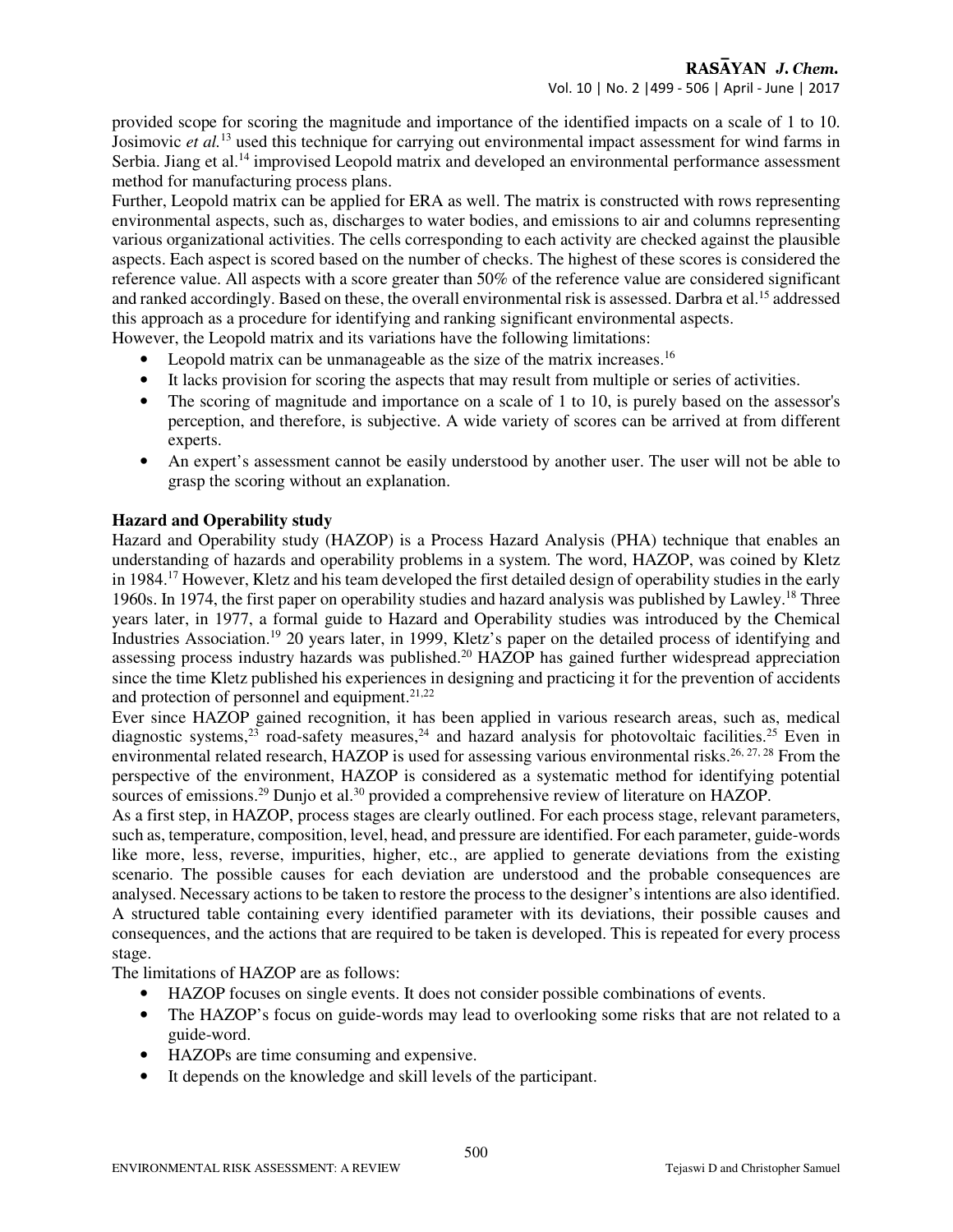#### **Knowledge-based HAZOP**

Knowledge-based HAZOP is a refined approach when compared with HAZOP. Here, the knowledge gained by the company from past experiences is used rather than depending on forecasting. Identification of parameters is based on processes and is similar to that of in HAZOP. However, the guide-words like more, less, reverse, impurities, higher, etc., are modified based on the knowledge gained by the company from its past experiences. A structured table is developed for every identified parameter with its deviations, their possible causes and consequences, and the actions that are required to be taken.

Knowledge-based HAZOP leads to better control and provides scope for automation.<sup>31</sup> The limitations of this approach are as follows:

- It cannot be applied for the first ERA, as it lacks knowledge from the past.
- It depends on accuracy of historical data.

#### **Fault Tree Analysis**

Fault Tree Analysis **(**FTA**)** is a deductive approach for resolving an undesired event (risk) back to its causes. It can be effectively applied to risk assessment and accident–incident analysis. FTA was developed by H. Watson and A. Mearns of Bell Laboratories in 1961 to evaluate the Minuteman Launch Control System.<sup>32</sup> FTA is the conversion of the failure behaviour of a physical system into a visual form (logic diagram). The first step is to identify the risks or undesired events. Each identified event is resolved back to its immediate and basic causes. A logic diagram (fault tree) is constructed using logic symbols to depict the relationships between these events and causes. The constructed fault tree is then evaluated to quantify the failure probability. Addition, multiplication, algebraic functions, and Boolean functions aid the calculation of these probabilities. An action plan is developed to reduce the occurrence of these identified risks.

Fussel<sup>33</sup> explained a formal methodology for the construction of fault trees. Singer<sup>34</sup> provided a fuzzy set approach to FTA. Ericson<sup>32</sup> discussed the wide-ranging applications, major improvements, and various trends of FTA. Lee et al.<sup>35</sup> reviewed and classified the FTA methods developed from the 1960s to 1980s. They classified the literature based on definition of the system, construction of the fault trees, type of evaluation, and the available computer codes for FTA. FTA has been widely used in environmental applications, such as, risk analysis of drinking water systems,<sup>36</sup> probability assessment of contaminantdischarge from shipwrecks, $37$  and analysis of pollution caused by vehicular emissions.<sup>38</sup>

In brief, FTA identifies weaknesses in the system and the causes of a failure, assesses proposed design for safety and reliability, quantifies the failure probability, optimizes the management actions. However, demerits of the Fault Tree Analysis are as follows:

- FTA can embroil complex mathematics.
- Human errors can either undervalue or overvalue risks.
- It depends on specialist knowledge.

#### **Event Tree Analysis**

The evolution of event trees was necessitated as fault trees were often too large and complicated to compute. Event Tree Analysis (ETA), also known as the pipeline risk assessment method, was developed in 1974 for the safety study of the WASH-1400 nuclear power plant in the USA. $^{39}$ 

While FTA is a deductive approach, ETA is an inductive approach as it induces the consequences of an undesired event rather than deducing the causes for it (like in FTA). ETA analyses the effects of system failure supposing an undesired event has occurred.<sup>40</sup> The first step in ETA is to identify the initiating-events, such as, equipment failure and process malfunction. A logic diagram (event tree) is generated, beginning with an initiating-event and developing the possible sequence of events, which may lead to potential accidents. The probability of each identified initiating-events that lead to a potential accident is evaluated by simple addition and multiplication of the probabilities of the sequential events. A management plan is developed with corrective actions to mitigate the risk associated with the undesired events.

Huang et al.<sup>41</sup> discussed a fuzzy set approach to ETA. Ferdous et al.<sup>42</sup> explained how fuzzy sets and evidence theory can be used while performing an ETA for handling data uncertainties, such as, imprecision,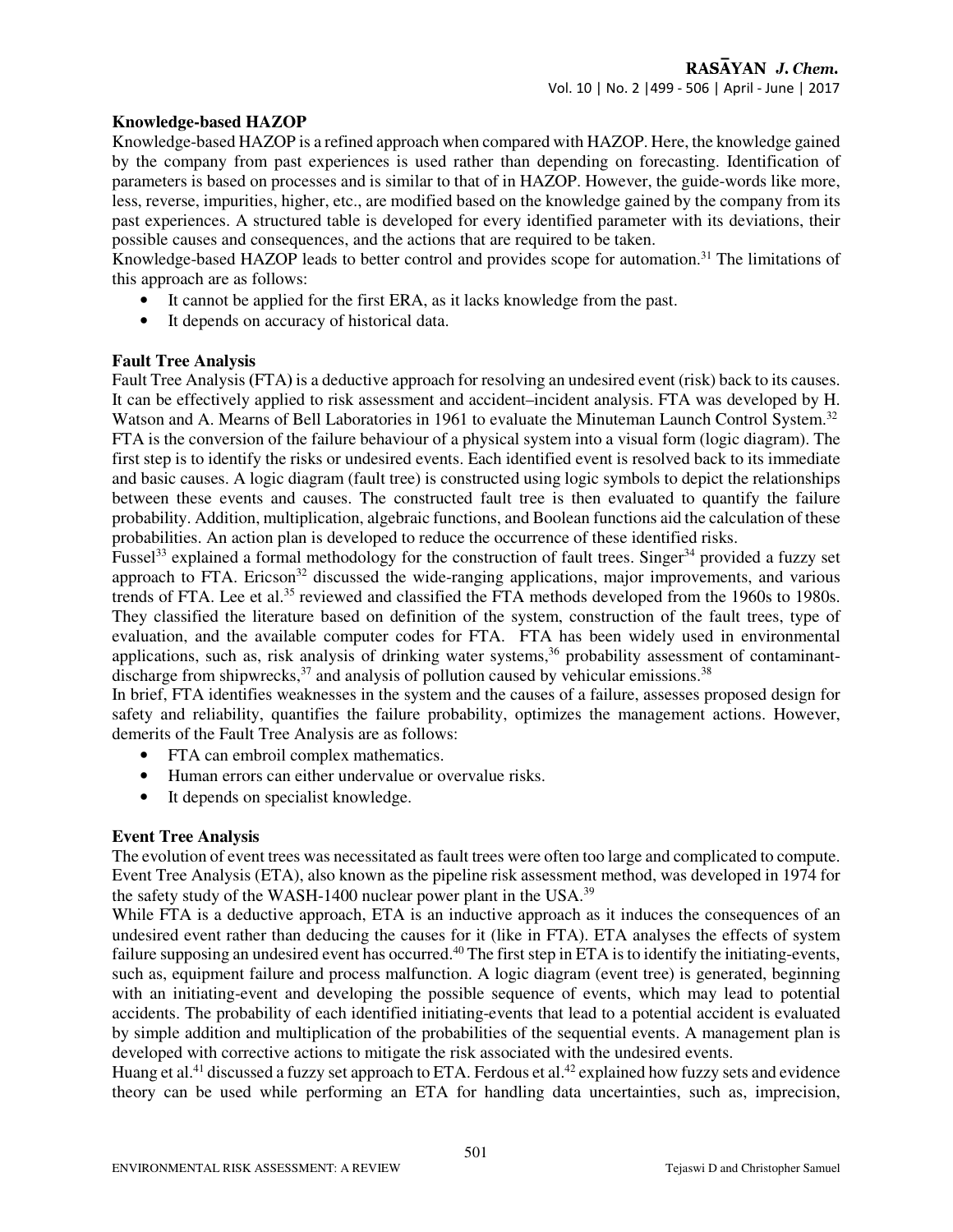inconsistency, and subjectivity. Shi et al.<sup>43</sup> explained how ETA can be used to create 54 different scenarios for chemical pollution accidents. Peila and Guardini<sup>44</sup> used ETA for the evaluation of the collective risk of rockfall. Neri et al.<sup>45</sup> conducted a probabilistic hazard assessment of volcanic eruption.

ETA has the following limitations:

- It cannot be applied for complex processes.
- Accurate identification of initiating-events is a precursor for this analysis. Unidentified initiatingevents could lead to misleading results.

#### **Process mapping**

Process mapping is a workflow diagram to understand a process or a series of parallel processes, such as, manufacturing processes and treatment processes. The structured method for documenting process-flow was pioneered by Frank Gilbreth in the 1920s.<sup>46</sup> A process approach is recommended by ISO 9001: 2015 as it enables an organization to plan its processes and their interactions.<sup>47</sup> Process mapping is an essential tool used for the implementation of environmental management systems according to ISO 14001: 2015.<sup>48</sup> Process mapping can be applied to ERA too as it enables visualization and documentation of processes. Process mapping is versatile as it can be effectively used in conjunction with other techniques.

The first step in process mapping is to identify the interconnected processes followed by collecting information on the steps involved in each of them. The next step is to generate a map from the collected information that identifies the activities that may lead to significant environmental aspects. Plausible impacts resulting from these identified aspects are predicted and a risk reduction plan is developed for implementation in the organization. Thus, a process map is not just a flow diagram that depicts the flow of materials or processes, but a tool that illustrates the flow of information needed to manage the organization. In 1998, Lin and Polenske<sup>49</sup> developed a micro-level input–output process model (IOPM) that provides a mathematical description of processes and explained its use in process analysis, structural analysis, and environmental management. Polenske and McMichael<sup>50</sup> modified the IOPM developed by Lin and Polenske<sup>49</sup> and designed an energy process-flow model for conducting energy and environmental analyses of coke making in China.

Damelio<sup>51</sup> provided a comprehensive description of process mapping. Anjard<sup>52</sup> explained how process mapping can be used as a tool for management, quality, and other professionals. Rath<sup>53</sup> used process mapping as a tool for developing a quality management program. Huntzinger and Eatmon<sup>54</sup> used process mapping as a tool for conducting a cradle-to-gate life-cycle assessment to evaluate the environmental impacts of different cement manufacturing processes. Suh and Huppes<sup>55</sup> performed life-cycle inventory analysis of a product using process-flow diagrams.

The limitations of this approach are as follows:

- With increased detail of process mapping, analysis and usefulness can become complex.
- Data can imbibe bias owing to employee experiences.
- It requires skill and painstaking effort. Hastiness can lead to erroneous conclusions.

#### **What-if analysis**

What-if analysis is another technique of hazard analysis. It is advantageous during the design and operating phases of a project. Unlike HAZOP and FTA, it does not require extensive preplanning. It utilizes information related to processes, operations, operating procedures, and operating conditions to frame several what-if questions. These questions address the issues related to start up, shutdown, equipment failure, process upsets and feed upsets due to temperature and pressure, accidents related to handling and maintenance, and other causes. Once the questions are framed, the probable consequences for each what-if question (if at all, it happens) are obtained through brainstorming and forecasting. This forecasting mainly focuses on the consequences that result in production downtime or economic loss and consequences that affect the workforce on-site, off-site population, and environment. The results of this analysis include the what-if questions, the hazards associated with each of them, their relative ranks, and the actions required to be taken to mitigate risks.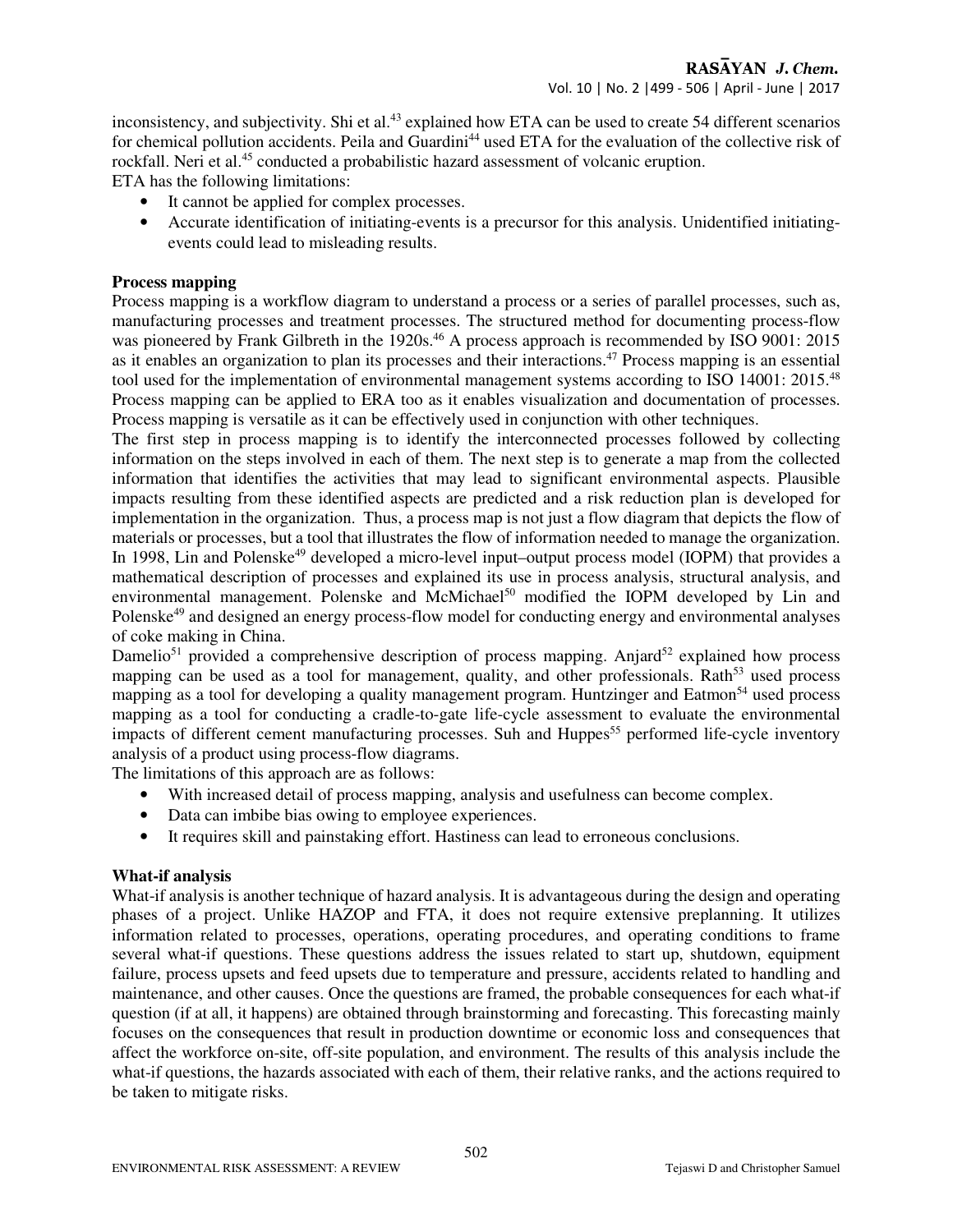Hiremath et al.<sup>56</sup> employed what-if analysis to articulate the health, safety, and environmental issues associated with recycling of ships in India, and based on which, they conducted risk assessment and developed a ship-specific recycling plan. Reniers et al.<sup>57</sup> combined what-if analysis, HAZOP, and the risk matrix and developed an integrated framework (Hazwim) for risk evaluation.

What-if analysis has the following limitations:

- It is a speculative method that is based on likely scenarios of undesired events.
- It is qualitative and ranking is not based on numerical analysis.
- It relies on team experience, intuition, imagination, and forecasting; unpredicted consequences and human errors can lead to unaddressed risks.

#### **Failure Mode and Effect Analysis**

Failure Mode and Effect Analysis **(**FMEA) is a quality analysis technique that evaluates the design of a system and its associated processes for possible ways in which failures can occur. It focuses on reliability indices and failure modes, such as, equipment failure, incorrect operations, mechanical repairs, and shutdowns. These failures are assessed based on their occurrence, severity, and detection and the risk priority numbers (RPN) are calculated. In ERA, FMEA can be applied to identify likely failures.

FMEA was used for the design of flight control systems in early 1950s.<sup>58</sup> Stamatis<sup>59</sup> provided a detailed explanation of FMEA and its execution. Liu et al. $^{60}$  reviewed 75 articles on FMEA which were published between 1992 and 2012 and categorized them based on the risk evaluation approaches. FMEA has been widely used in environmental applications, such as, risk analysis of sewage treatment plants,<sup>61</sup> risk analysis of supercritical water gasification used in sewage-sludge treatment process,<sup>62</sup> assessment of water treatment plants,<sup>63</sup> and hazard analysis of a waste-to-energy process (biomass combustion).<sup>64</sup>

Limitations of FMEA are as follows:

- FMEA can fail if all the hazards are not identified.
- Assigning numbers to severity and occurrence of failures is subjective, therefore, an analysis from different assessors may yield different risk priority numbers for the same process.
- It prioritizes and ranks the failure modes, however, it does not provide for a management plan.

#### **Checklists**

Checklists play a crucial role in many approaches that lead their way to ERA. A checklist can by itself serve as a technique for ERA or be a part of other techniques. In fact, the Leopold matrix is a bi-dimensional checklist. A checklist contains a set of pre-defined evaluation criteria. Simple checklists address a list of factors, whereas, descriptive checklists can address actions, their impacts, their ranks, mitigation plan, etc. Checklists enable the identification of components of a plant that require safe design and help designers to address the identified hazards. This technique uses data from the past experiences and relies on expert judgment.

The USDA<sup>65</sup> developed a comprehensive checklist for environmental impact assessment of proposed projects, which provides an analytical framework to evaluate potential environmental risks prior to the implementation of the projects. Agerstrand et al.<sup>66</sup> conducted a structured evaluation of ecotoxicity-based environmental risk assessment using checklists. Fedra<sup>67</sup> developed an adaptive hierarchical checklist to evaluate the environmental risks of river development projects. Snell and Cowell<sup>68</sup> provided a critique of checklists in scoping for environmental impact assessment.

Limitations of checklists are as follows:

- Checklists may not be robust without extensive past experiences and past failure records.
- The appropriateness of a checklist relies on several factors that were applicable at the time of its; if they differ, the checklist will be outdated, inapplicable, and misleading.
- It requires periodical reviews and frequent updates.

Based on the usefulness of each technique described above, a summary of their applications is provided in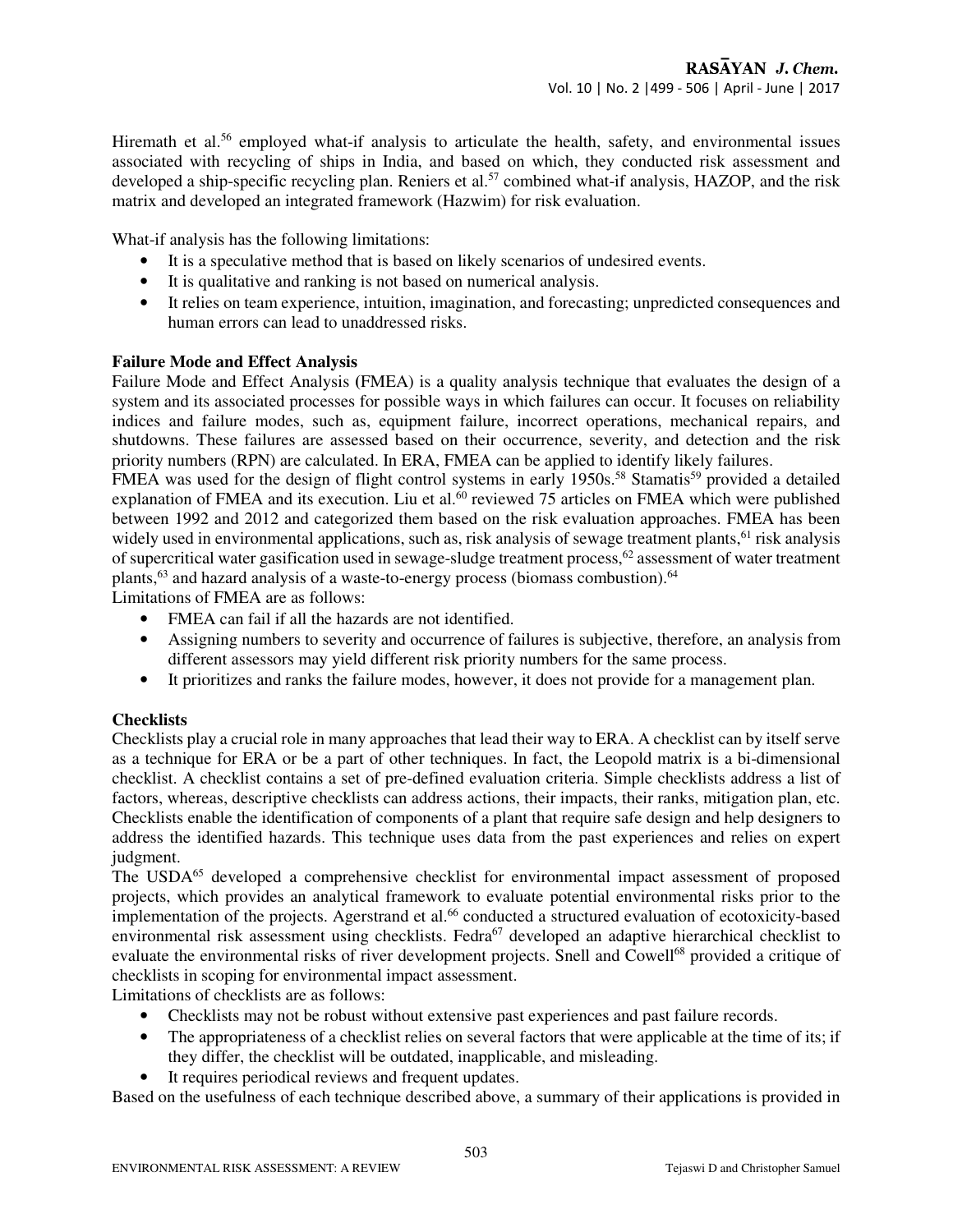Table-1. The usefulness of each technique is rated on a scale of 0 to 5, where 5 indicates the most appropriate technique for the corresponding area of application.

|                           | Manufacturing | Natural<br>Hazards | Processing | Ecological<br>receptors | Pre-project<br>(construction)<br>stage | Post-project<br>(operational)<br>stage |
|---------------------------|---------------|--------------------|------------|-------------------------|----------------------------------------|----------------------------------------|
| Leopold matrix            |               | 5                  |            |                         |                                        |                                        |
| <b>HAZOP</b>              |               |                    |            |                         | $\mathfrak{D}$                         |                                        |
| Knowledge-<br>based HAZOP |               |                    |            |                         |                                        |                                        |
| <b>FTA</b>                | 4             | $\Omega$           | 4          | $\Omega$                |                                        |                                        |
| <b>ETA</b>                |               | $\theta$           | 4          | $\theta$                |                                        |                                        |
| Process<br>mapping        |               |                    |            | $\overline{c}$          |                                        |                                        |
| <b>FMEA</b>               |               | $\Omega$           | 5          | $\theta$                |                                        |                                        |
| What-if<br>Analysis       |               | 3                  |            | $\mathfrak{D}$          |                                        |                                        |
| Checklists                | 3             | 3                  | ζ          | 4                       |                                        | 3                                      |

Table-1: Ranking of ERA techniques based on their appropriateness in different areas of application

## **CONCLUSION**

ERA is an essential tool for appropriate environmental planning and management, particularly, for industries that have likely impacts on various environmental components. It helps an organization to be proactive and go beyond the paradigm of compliance to enable sustainability. It requires the employment of sophisticated techniques that are relevant with rigor. Though there is no universal mechanism that can be adopted, specific protocols need to be adopted based on the nature of operations. This work provides a comprehensive review of important techniques available in the literature. The import, evolution, applications, and limitations of these techniques are presented in the above sections. These techniques help in anticipating and preventing environmental hazards. It should be emphasized that one or a combination of more than one of these techniques can be gainfully employed for ERA.

### **REFERENCES**

- 1. http://www.unep.or.jp/ietc/publications/techpublications/techpub-14/1-EnRA1.asp
- 2. http://www.env.gov.bc.ca/wld/documents/era.pdf
- 3. O. Aslibekian and R. Moles, *Environmental Geochemistry and Health*, **25,** 2 (2003)
- 4. T. E. Nickson, *Plant Physiology*, **147,** 2 (2008)
- 5. A. Finizio and S. Villa, *Environmental Impact Assessment Review*, **22,** 3 (2002)
- 6. Z. Chen, H. Li, H. Ren, Q. Xu and J. Hong, *International Journal of Project Management*, **29**, 7 (2011)
- 7. A. H. El Sherbiny, A. H. Sherif and A. N. Hassan, *Journal of Environmental Engineering*, **132**, 10 (2006)
- 8. R. Länge and D. Dietrich, *Toxicology Letters*, **131**, (2002)
- 9. T. Backhaus and M. Faust, *Environmental Science and Technology*, **46**, 5 (2012)
- 10. M. Rand-Weaver, L. Margiotta-Casaluci, A. Patel, G. H. Panter, S. F. Owen and J. P. Sumpter, *Environmental Science and Technology*, **47**, 20 (2013)
- 11. M. Gros, M. Petrović, A. Ginebreda and D. Barceló, *Environment International*, **36***,*1 (2010)
- 12. L. B. Leopold, A procedure for evaluating environmental impact, US Dept. of the Interior, **28**, 2 (1971)
- 13. B. Josimovic, J. Petric and S. Milijic, *Energy and Environment Research*, **4**, 1 (2014)
- 14. Z. Jiang, H. Zhang and J. W. Sutherland, *The International Journal of Advanced Manufacturing Technology*, **58**, 5-8 (2012)
- 15. R. M. Darbra, A. Ronza, T. A. Stojanovic, C. Wooldridge and J. Casal, *Marine Pollution Bulletin*, **50**, 8 (2005)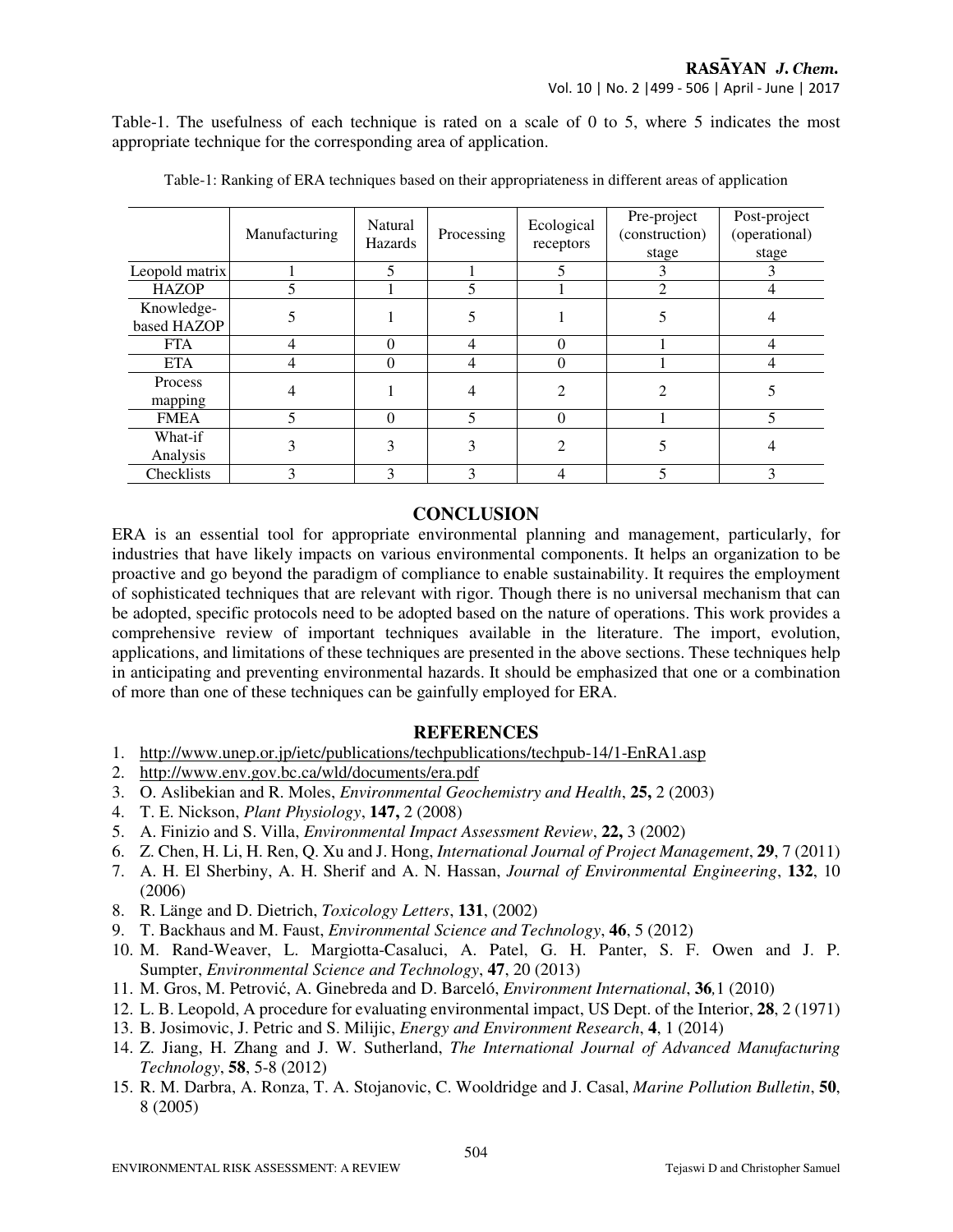- 16. C. S. Holling, Adaptive Environmental Assessment and Management, John Wiley & Sons, (1978)
- 17. T. A. Kletz, HAZOP and Hazan Notes on the Identification and Assessment of Hazards, IChemE (LP), Rugby (1984)
- 18. H. G. Lawley, *Chemical Engineering Progress*, **70**, 4 (1974)
- 19. Imperial Chemical Industries, ltd, Chemical Industries Association. Chemical Industry Safety, & Health Council. (1977). *A Guide to Hazard and Operability Studies*. Chemical Industry Safety and Health Council of the Chemical Industries Association.
- 20. T. A. Kletz, HAZOP and HAZAN: Identifying and Assessing Process Industry Hazards. IChemE, (1999)
- 21. T. A. Kletz, By Accident: A Life Preventing Them in Industry, IChemE, (2000)
- 22. T. A. Kletz, Learning from Accidents, Routledge, (2001)
- 23. M. F. Chudleigh, *Computer Methods and Programs in Biomedicine*, **44**, 1 (1994)
- 24. H. M. Jagtman, A. R. Hale and T. Heijer, *Reliability Engineering and System Safety*, **90**, 2(2005)
- 25. V. M. Fthenakis, S. R. Trammell, Reference Guide for Hazard Analysis in PV Facilities, Brookhaven National Laboratory draft report, Upton, NY, (2003)
- 26. B. S. Sinanan, F. P. Khan, R. Jokhoo, F. Innis and V. Ramlogan, In SPE International Improved Oil Recovery Conference in Asia Pacific. Society of Petroleum Engineers, Kuala Lumpur, Malaysia (2005)
- 27. I. Mohammadfam, A. Sajedi, S. Mahmoudi and F. Mohammadfam, *International Journal of Occupational Hygiene*, **4**, 2 (2015)
- 28. M. A. de la O Herrera, A. S. Luna, A. C. A. da Costa and E. M. B. Lemes, *Journal of Loss Prevention in the Process Industries*, **35** (2015)
- 29. T. R. Knepper, *Pollution Engineering*, **26**, 3 (1994)
- 30. J. Dunjó, V. Fthenakis, J. A. Vílchez and J. Arnaldos, *Journal of Hazardous Materials*, **173**, 1 (2010)
- 31. V. Venkatasubramanian and R. Vaidhyanathan, *AIChE Journal*, **40**, 3 (1994)
- 32. C. A. Ericson, In Proceedings of the 17th International System Safety Conference, Orlando, Florida (1999)
- 33. J. B. Fussell, *Nuclear Science and Engineering*, **52**, 4 (1973)
- 34. D. Singer, *Fuzzy Sets and Systems*, **34**, 2 (1990)
- 35. W. S. Lee, D. L. Grosh, F. A. Tillman and C. H. Lie, *IEEE Transactions on Reliability*, **34**, 3 (1985)
- 36. A. Lindhe, L. Rosén, T. Norberg and O. Bergstedt, *Water Research*, **43**, 6 (2009)
- 37. H. Landquist, L. Rosén, A. Lindhe, T. Norberg, I. M. Hassellöv, J. F. Lindgren and I. Dahllöf, *Marine Pollution Bulletin*, **88**, 1 (2014)
- 38. W. Huang, H. Fan, Y. Qiu, Z. Cheng, P. Xu and Y. Qian, *Chemosphere*, **151** (2016)
- 39. P. L. Clemens, R. J. Simmons, and O. Cincinnati, System safety and risk management: A guide for engineering educators. NIOSH Instruction module. CDC, US Dept. Health and Human Services VIII-1–VIII-8 (1998)
- 40. J. X. Wang and M. L. Roush, What every engineer should know about risk engineering and management, CRC Press (2000)
- 41. D. Huang, T. Chen and M. J. J. Wang, *Fuzzy Sets and Systems*, **118**, 1 (2001)
- 42. R. Ferdous, F. Khan, R. Sadiq, P. Amyotte and B. Veitch, *Process Safety and Environmental Protection*, **87**, 5 (2009)
- 43. S. Shi, J. Cao, L. Feng, W. Liang and L. Zhang, *Journal of Hazardous Materials*, **276** (2014)
- 44. D. Peila, and C. Guardini, *Natural Hazards and Earth System Sciences*, **8**, 6 (2008)
- 45. A. Neri, W. P. Aspinall, R. Cioni, A. Bertagnini, P. J. Baxter, G. Zuccaro, D. Andronico, S. Barsotti, P. D. Cole, T. E. Ongaro, T. K. Hincks, G. Macedonio, P. Papale, M. Rosi, R. Santacroce and G. Woo, *Journal of Volcanology and Geothermal Research*, **178**, 3 (2008)
- 46. F. Gilbreth and L. Gilbreth, The Quest of the One Best Way, Purdue University, Frank and Lillian Gilbreth Papers, (1924)
- 47. ISO 9001 Quality Management Systems Requirements (2015)
- 48. ISO 14001 Environmental management systems Requirements with Guidance for Use (2015)
- 49. X. Lin and K. R. Polenske, *Structural Change and Economic Dynamics*, **9**, 2 (1998)